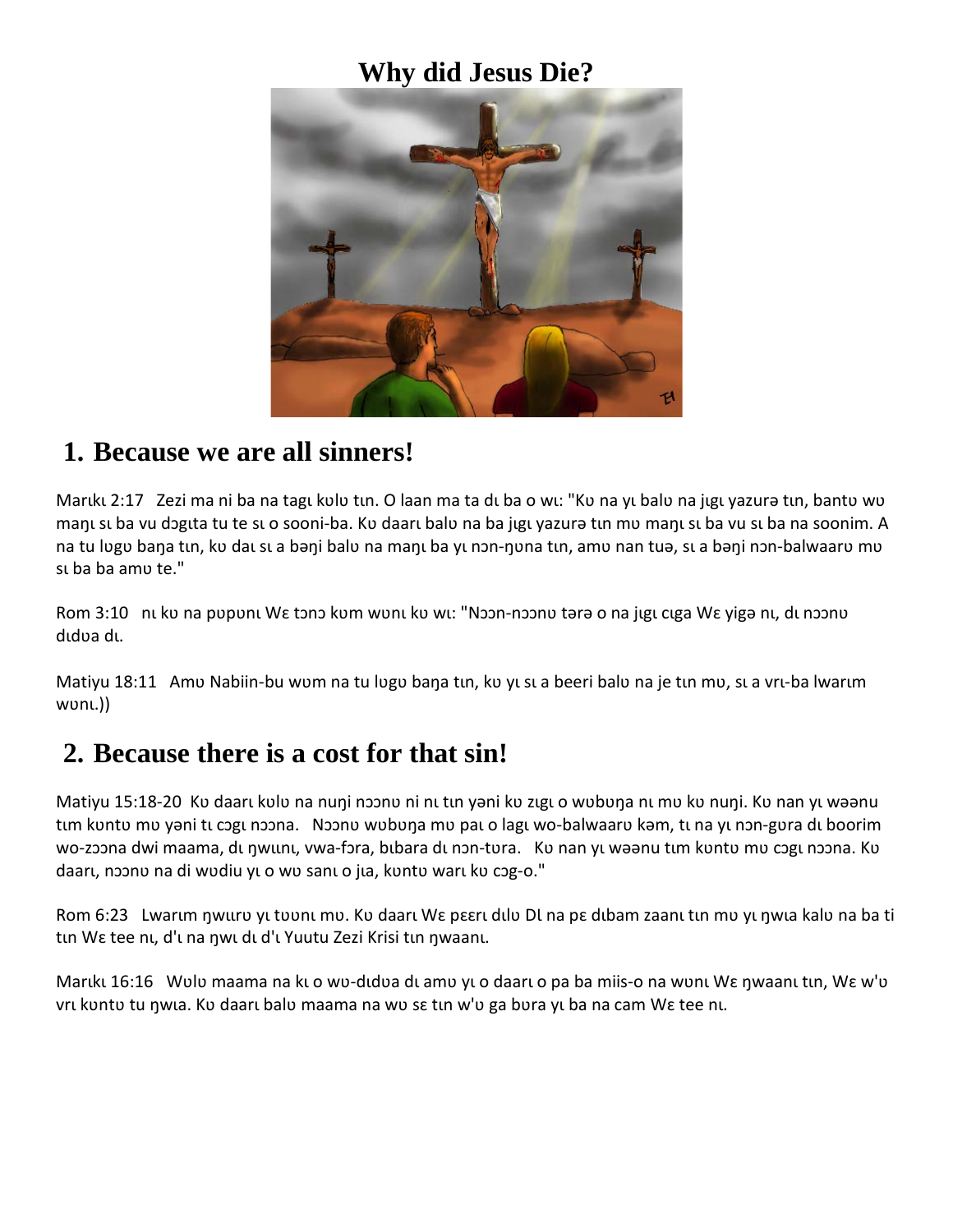

**There is a cost for sin!**

# **3. Because Jesus died and paid for our sins on the cross!**

Matiyu 1:21 O lagu o lu bəkərə mu, sun pa o yırı nı Zezi, bɛŋwaanı o'o ba o vru o nɔɔna ba lwarım wunu o yagɩ."

Rom 5:8 Ku nan na yu Bana-Wɛ, duntu bru dubam Dl na tiini Dl soe dubam te tun, du Dl na pɛ Zezi Krisi ba o tu dıbam nwaanı mana kalu d'ı ya ta na yı lwarım kərə tın.

Zan 3:16 Bɛnwaanı Wɛ na tiini Dl soe nabiinə tın mu pɛ Dl tunı Dl Bu-dua sı o ba lugu bana, sı wulu maama na kuo wo-didva did-o tin daa yu cogu, suo na nwu-duna kalu na ba ti tin.

Matiyu 18:11 Amu Nabiin-bu wum na tu lugu bana tın, ku yı sı a beeri balu na je tın mu, sı a vrı-ba lwarım wonų.))

## **4. Salvation is a free gift, not by good works. You must take God's word for it, and trust Jesus alone!**

Tituna Tono 4:12 Yiri didon daa təri lugu bana ni We na pe nabiinə si di wanı dı pa ba na vrim. Ku na dai Zezi Krisi yuranı mu wal o vrl noona o yaga."

Efεεzι 2:8-9 Bεηwaanι Wε vrι abam lwarım wʊnɪ zaanı mʊ, 'a na kı 'a wʊ-dɪdʊa dɪ Zezi tɪn ŋwaanı. Kʊ daɪ abam titi dam, kʋ yi Wɛ pɛɛri mʋ. Ku dai abam tituŋ-ŋʋna ŋwaani, si nɔɔn-nɔɔnʋ yi zaŋi o ba o tee o titi Wɛ yigə nɩ.

Titi 3:5 Kv nan dau dubam na ku kəm-laarv tun ŋwaanu, kv yu Wɛ na yu ŋwaŋa tu tun ŋwaanu mv. Dl ma pa Dl Joro kum zarī wo-digiru tīlu na wu d'ī bīcara nī tīn, yī Dī daarī Dī pa dībam wubuŋ-duura, sī d'ī na ŋwī-duŋa Dl tee nu.

## **5. We must put our faith and trust in Christ alone!**